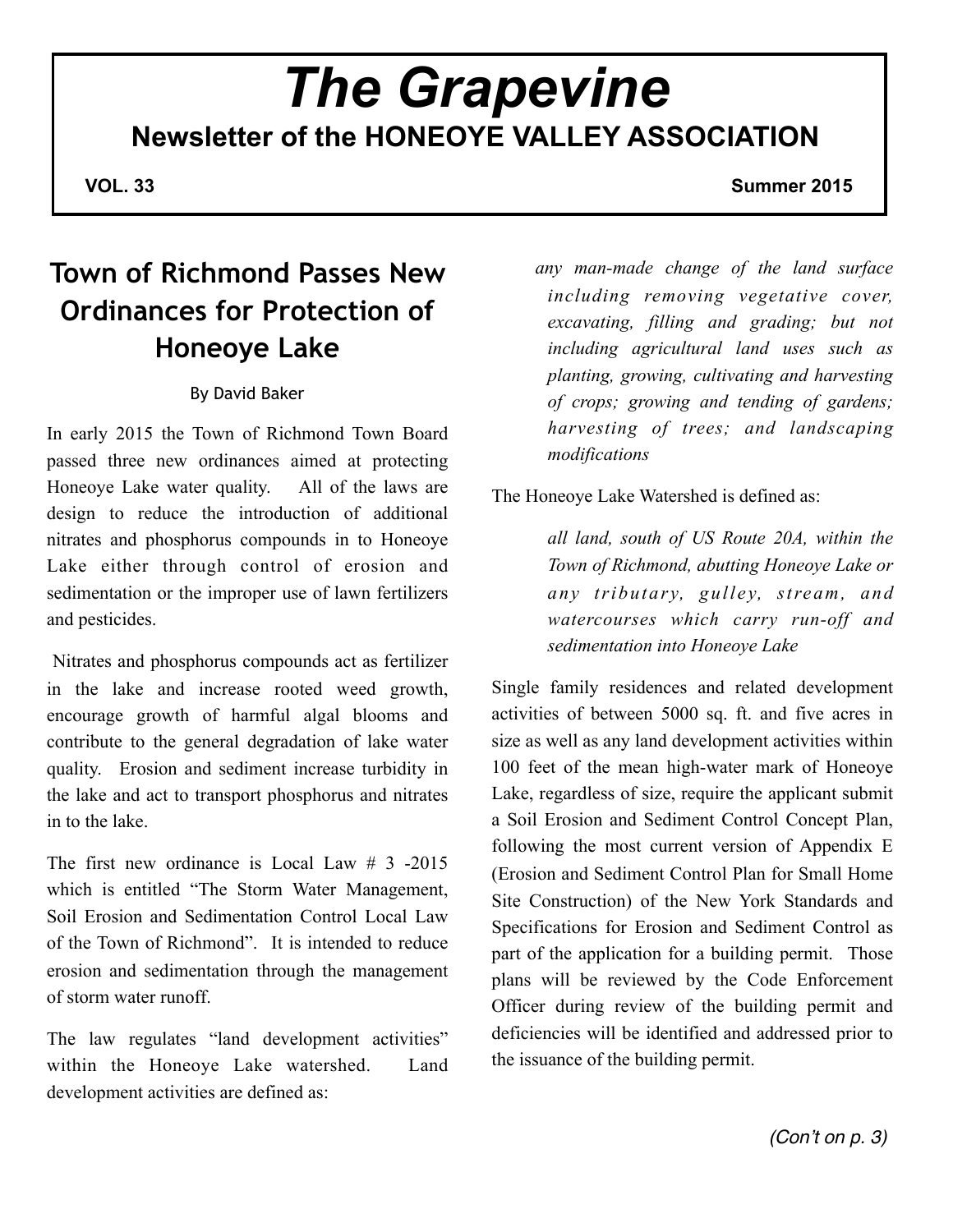# **About Your HVA…**

 The Honeoye Valley Association is a not-for-profit volunteer organization that works in a variety of ways to protect and preserve the environmental quality of the Honeoye Lake watershed.

 To become a member (and receive this newsletter regularly), go to our website and sign up. The cost is \$20 for an individual membership or \$30 for a family (2) membership.

 To contribute articles, letters or opinions for this newsletter, send them to HVA PO Box 165 Honeoye, NY 14471 or visit us on our website at [www.hvaweb.or](http://www.hvaweb.org)g .

 The HVA Board of Directors meets at 7 p.m. on the second Wednesday of the month, March through November. We meet at the United Church of Christ on Main Street. All meetings are open.

### **The HVA Board of Directors:**

| Hugh Turner         | 367-3522 |
|---------------------|----------|
| <b>Frank Powell</b> | 367-2927 |
| Carole Baker        | 425-0505 |
| Terry Gronwall      | 367-3000 |
| <b>Bill Woods</b>   | 229-7626 |
| Don Cook            | 367-9293 |
| Mike Weidner        | 229-5702 |
| <b>Amrut Patel</b>  | 671-1484 |
| David Baker         | 425-0505 |
| Dan LaLonde         |          |

### **2015 Roadside Clean-up**

#### Bill Woods

 Saturday, April 18, 2015 dawned as a beautiful warm morning for the 21st Annual Roadside Cleanup sponsored by the Honeoye Valley Association. Over 38 volunteers covered over 30 roadside miles in about 4 hours, picking all imaginable sorts of debris. The volunteers, some of which had done routes the day before, accumulated enough material to pack full over 15 cubic yards of dumpsters. Uncounted is the material that was disposed of personally and in local business and charity organization dumpsters. In all a very successful event sure to be repeated next year with even more volunteers and will cover even more miles of roadside. A special thanks to all involved.

## **Why Change Your Little Piece of Heaven on Earth?**

Honeoye Lake is one of those rare places in the world where woods, lake, hills and sky form a particular vision of Eden: beauty and tranquility abound. As with the original Eden, however, there may be a bit of trouble lurking in the background.

The water's edge that lures children to the swimming raft and Granddad to the fishing rod is too often altered by well-intentioned projects meant to "improve" the property. Trees and shrubs are cleared away to open that priceless view of the lake. Lawns are established, fertilized, watered, mowed and fertilized again and again.

When the rains come, soil that is no longer anchored by tree and shrub roots washes into the lake. Nutrients washed from the lawn or attached to soil particles feed aquatic plants in the lake. plants, (both macrophytes and algae) grow lushly, reproduce and die. Aerobic bacteria feed on the dead plants, depleting the water of oxygen. Fish and aquatic insects suffer oxygen deprivation. The lake water "smells funny," and swimming and fishing become less attractive.

Geese are attracted to mowed lawns where they can see predators coming at a distance. Even without the neighbor who feeds waterfowl when she thinks no one is looking, a closely mowed lawn is goose bait. A flock of geese produces goose poop – lots of it. This is also fertilizer that will wash into the lake, as are the droppings of the family dog that tries to chase the geese away.

For many different reasons – from lawn fertilizers and goose poop to faulty septic systems – the lake suffers from the impacts of the good intentions but less than ideal choices of the people who surround it.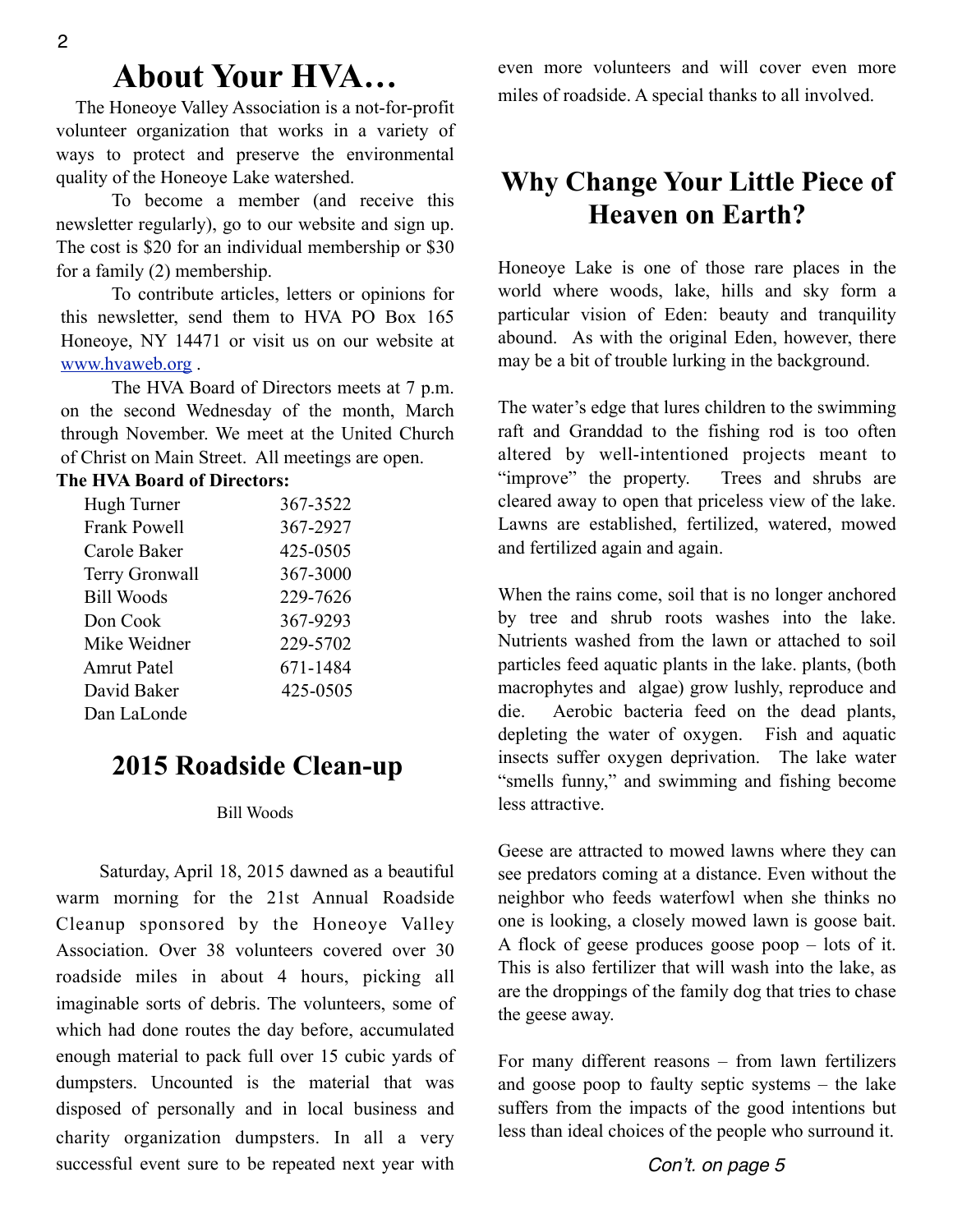Land Development Activities other than single family residence require more extensive Storm Water Pollution Plans be filed with the Town and that a Town Storm Water Management Permit be issued in addition to any other required permits prior to commencement of development activities.

The law provides exemptions for a number of activities including agriculture, gardening and home horticulture activities as well as installation and repair of above ground and below ground utilities.

This law went in to effect on March 27, 2015.

Local law # 5-2015 entitled "Town of Richmond Lawn Fertilizer and Pesticide Runoff Control Law" was adopted by the Town of Richmond Town Board on March 10, 2015.

The intent of this law is to better regulate land use management practices, specifically by limiting water body exposure to nitrates, phosphorus compounds and pesticide-related chemicals, to reduce water body contamination, improve water body ecosystem integrity and assure healthier human, animal and plant habitats.

The law applies to shores of, as well as tributaries into, Honeoye Lake within the Town of Richmond.

The law prohibits the application of commercial fertilizer, lawn fertilizer or pesticides to vegetation within 50 feet of Honeoye Lake or within 50 feet of any tributary leading to the lake.

The law further prevents the application of fertilizer or pesticides to any impermeable surface which directs water to Honeoye Lake or any tributary leading to the lake.

Only lawn fertilizer which does not contain phosphorus or phosphate may be applied to

vegetation within 50 to 200 feet of Honeoye Lake or any tributary leading to the lake.

Provisions within the law hold the property owner responsible for any application in violation of the law including those made by persons pursuant to service contracts.

There are several exemptions to the law including fertilization required to establish a new lawn, applications to control invasive species, demonstrated need through certified soil testing and applications closer than 50 feet which are behind protective vegetative barriers.

The provisions of Local law  $# 5$  will go in to effect on September 30, 2015

Local Law  $\# 8 - 2015$  was enacted by the Richmond Town Board on March 10, 2015 and is intended to mitigate potentially adverse effects of sedimentladen storm water runoff resulting from soil disturbances on steep slopes. Steep slopes are defined as having a gradient of 15 degrees or more. Steep slopes are particularly vulnerable to erosion during storm events and can result in significant sedimentation to tributaries and Honeoye Lake.

This law applies to any soil disturbances on steep slopes within the Honeoye Lake Watershed in the Town of Richmond.

The law categorizes projects which involve disturbances of less than 500 sq. ft. as minor and those involving more than 500 sq. ft. as major soil disturbances. In either case an application for a Steep Slopes permit must be made to the Code Enforcement officer. The filing requirements, plan details and review process are significantly different between projects involving minor or major soil disturbances.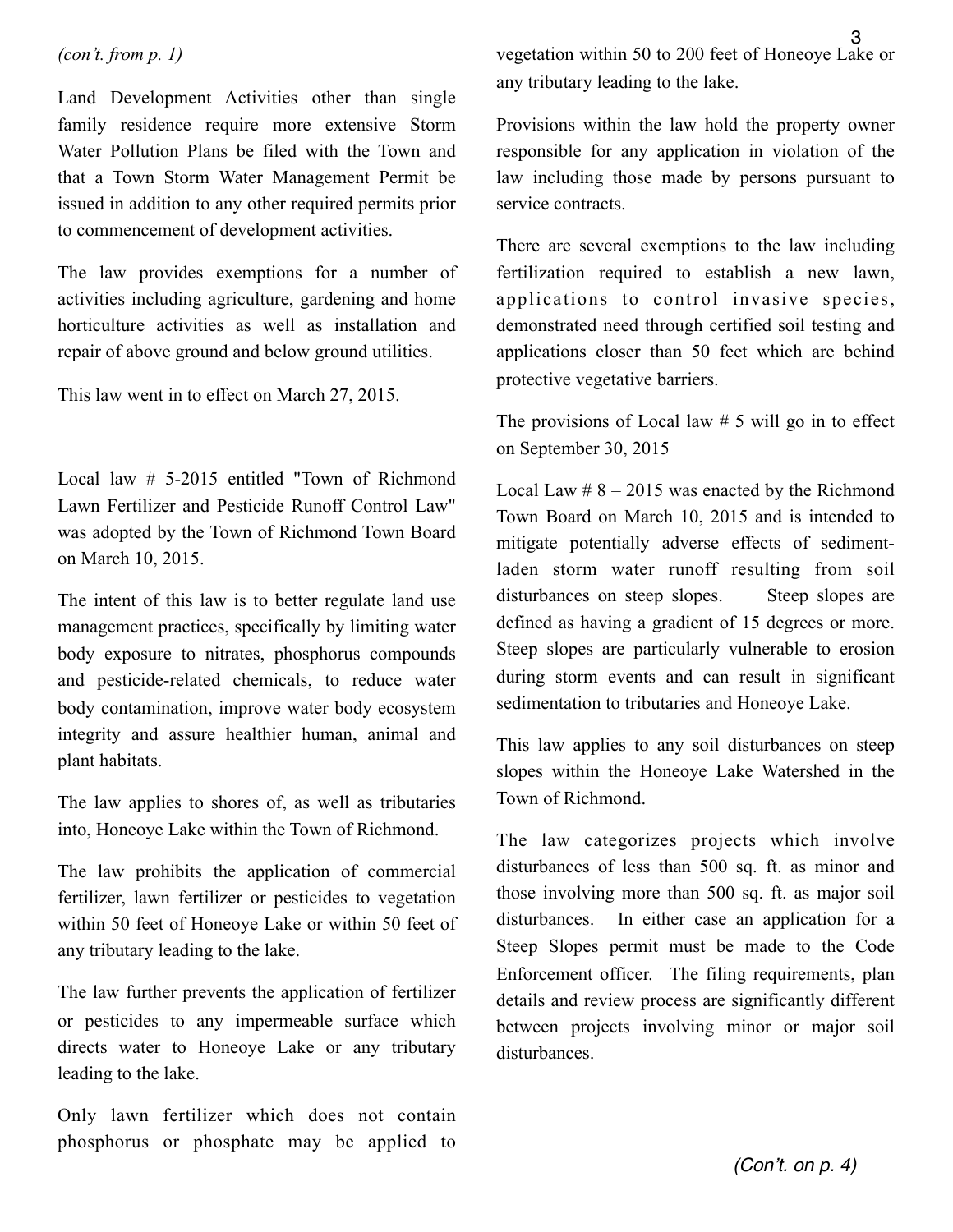*(Con't. from p. 3)*

4

The law contains exemptions for single family dwellings so long as they are in compliance with the Town Storm Water Management, Soil Erosion and Sedimentation Prevention Law, home gardening, landscaping and horticulture activities, farming activities as emergency actions as well other specific conditions.

This law went in to effect on May 18, 2015.

Copies of the new laws are available on the Town of Richmond website at: [http://townofrichmond.org/](http://townofrichmond.org/content/Generic/View/163) [content/Generic/View/163](http://townofrichmond.org/content/Generic/View/163)

Further information on the new laws can be obtained by contacting Town of Richmond Code Enforcement Officer Spencer Shumway.

The foregoing is the interpretation of the author and is meant to provide an overview of new Town of Richmond Laws. It does not constitute legal advice. Questions regarding the applicability of the new laws to any particular circumstance should be made to qualified legal counsel.

# **New Educational Requirements effective May 1st , 2014**

All individuals born on or after 5/1/96 are now required to successfully complete an approved course in boater education in order to operate a motorboat. Approved courses include those offered by NYS Parks, the U.S. Coast Guard Auxiliary or the **U.S. Power Squadron**. Individuals less than 10 years of age may not take this course of instruction. Certain allowances to this law have been made for visitors to New York, persons renting a boat from a livery and persons purchasing a new boat for the first time.

# **Life Jacket Law for Children Under 12**

Any youth under the age of 12 on boats 65 feet or less in length **must wear** a securely fastened U.S. Coast Guard approved personal floatation device of appropriate size. It does not apply if the youth is in a full enclosed cabin.

NYS Nav. Law Section 40.1(d).

# **Cold Weather Boaters – Life Jacket Laws**

Anyone underway in a boat less than 21 feet in length anytime between November 1 and May 1 **must wear** a securely fastened life jacket. This includes canoes, kayaks, rowboats and motorboats Commercial vessels are exempt.

NYS Nav. Law Section 40.1(e).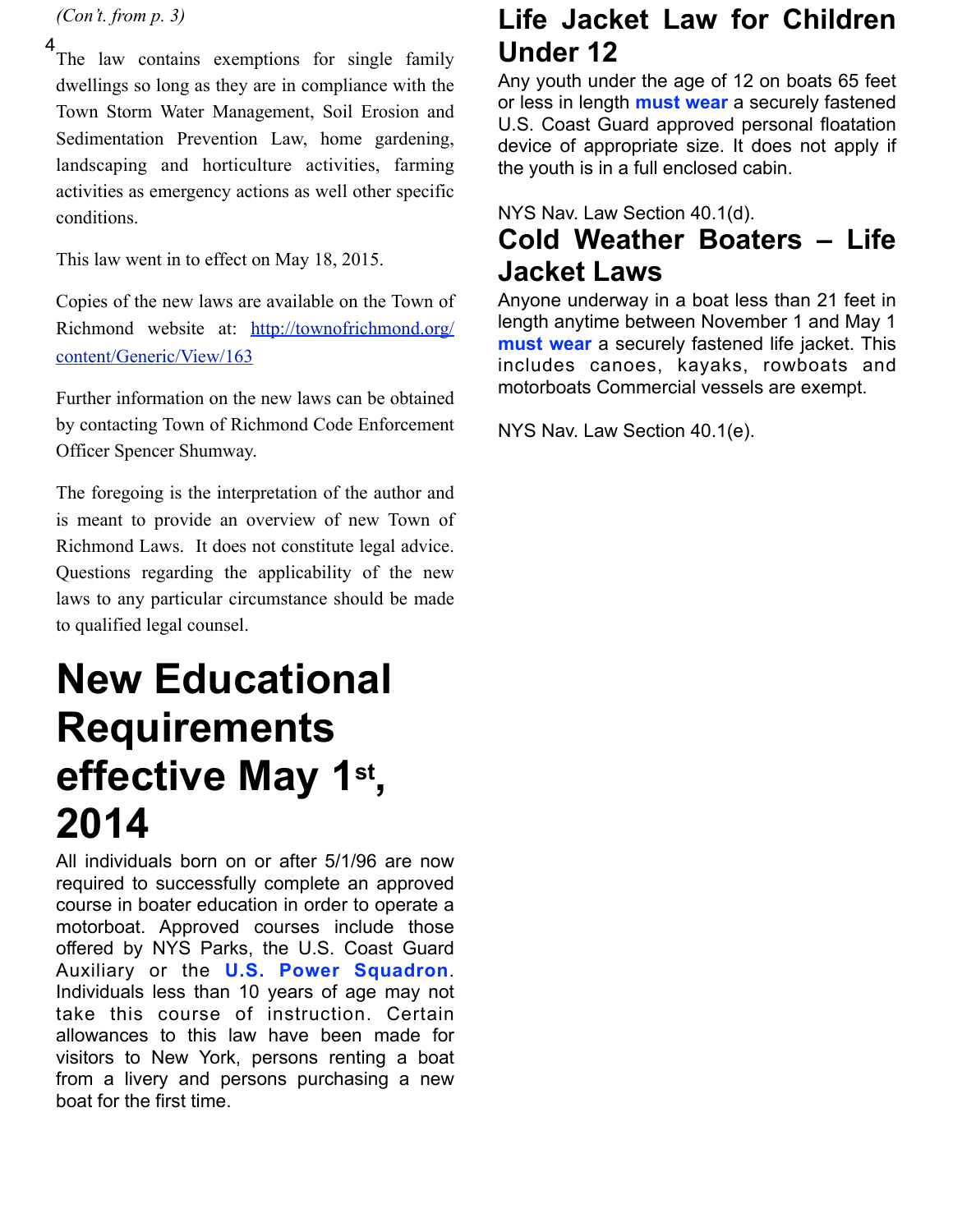The municipalities and residents of Honeoye Lake watershed have committed themselves to improving the water quality of the lake. The community's commitment to preventing more phosphorus from entering the lake is equally important.

Phosphorus is the nutrient in least supply in Honeoye Lake and all of the other Finger Lakes. Adding any amount of phosphorus supports immediate plant growth. **1 lb of phosphorus spurs the growth of 500 pounds of plant material in the**  lake. Keeping phosphorus out of the lake is vital to continued water quality improvement.

## **Why Use Low or No Phosphorus Lawn Fertilizers?**

**Lawn fertilizer carried in runoff is a source of phosphorus in Honeoye Lake.** Fertilizer that grass can't use washes away in runoff or enters the groundwater – which is also moving toward the lake

**Most established lawns do not need additional phosphorus**. Cornell University surveys indicate that most established lawns don't need fertilizer. Only one of every ten lawns examined needed any fertilization at all. What most lawns needed in order to stay lush and healthy was less care!

**Mow grass high** – about  $3 - 3$  1/2 inches. This enables grass to root deeply and grow thicker, crowding out weeds and keeping the roots cooler which reduces the need for irrigation. Leaving grass clippings on the lawn instead of bagging them up recycles nitrogen into the root mass. This does not cause thatch.

Thatch is a layer of decomposing plant tissue made up mostly of stems and roots, not

grass clippings. A thin (up to  $\frac{1}{2}$  in.) layer of thatch above the soil is beneficial. A thick

layer leads to increased disease and insect problems, drought stress and winter injury.

Thick thatch usually occurs on lawns that have been heavily fertilized and watered for constant lush growth. Compacted, poorly drained and acidic soil contributes to thatch problems. The use of pesticides can reduce or eliminate microorganisms that break down thatch. Mechanical removal works temporarily. Core aeration is effective in managing thatch.

**Low or no phosphorus fertilizers** are a good solution to a the goal of maintaining a healthy lawn beside a healthy lake Keeping a lawn in a state of forced, constant, lush growth by excess fertilization and watering leaves it more vulnerable to pests and weather damage.

**Local businesses** that stock low and no phosphorus fertilizer include: The Greenery/Ward's Landscaping in Honeoye, Country Corners Nursery in Bloomfield, CountryMax in Victor and Lowe's in Canandaigua. Other nurseries and businesses may also have such fertilizers available. Read the label carefully.

Another means of preserving an attractive property while safeguarding water quality in the lake is to plant native species of trees, shrubs and groundcovers instead of investing much more time, energy and chemicals into growing exotic ornamentals.

## **Why Plant Native Species?**

The natural landscaping movement is the newest – and oldest - word in home landscaping. All across North America, more and more people are landscaping their homes, schools, businesses and churches with native species. Why all the interest?

Native species are plants that grow naturally in particular areas; they were established originally without human introduction or intervention. These plants have several appealing factors.

*(Con't. on page 8)*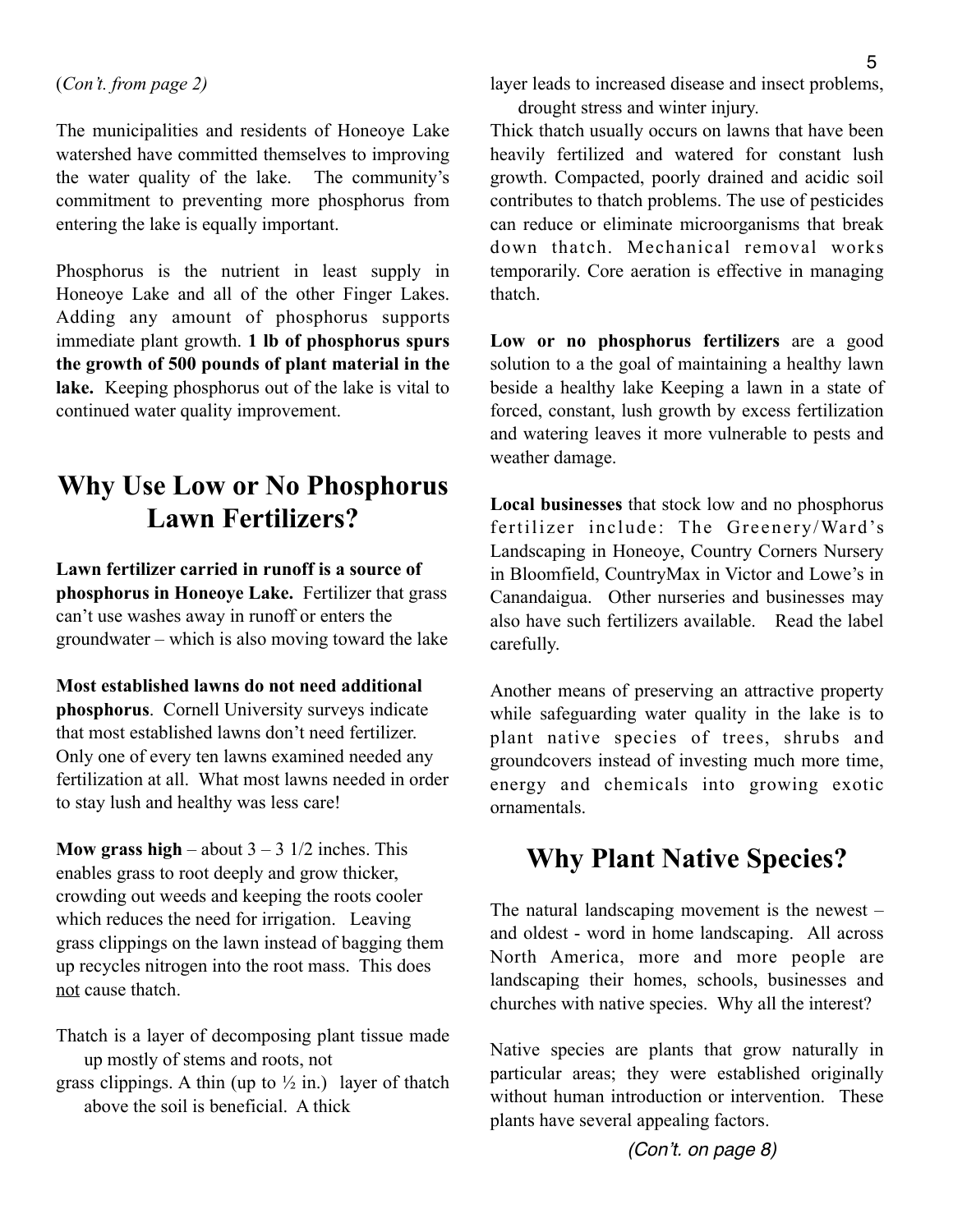**Native plants are low-maintenance**. As they have adapted to local climate and soils over millennia, (*Con,t. from page 7)*

native plants are vigorous and hardy, surviving winter cold and summer heat. They are usually resistant to local pests and diseases. Once established, they require no fertilization or irrigation. Reducing fertilizer runoff to the lake reduces aquatic plant growth.

**Native plants stay put.** Natives rarely become invasive (spread rapidly). Other plants, animals and micro-organisms in a native plant community keep populations in check. Introduced species lack these natural checks and balances.

**Native plants give back to their community.** Birds, butterflies, amphibians and other desirable wildlife receive food and shelter from native plants. Introduced ornamentals do not have similar habitat value **Native plants have deep roots.** Root systems hold soil in place and help water infiltrate, reducing soil erosion and runoff. Roots of mature trees reach down to the upper levels of the water table. Smaller trees such as dogwood form a dense web of roots that extend downward for several feet. Turf grass roots commonly reach down about 3 inches and offer far less erosion protection.

**Native plants are interesting**. Native plants reveal a diversity of form, foliage, flowers, textures, heights and shapes. Many have interesting bark or seedpods that are visible in the winter. Many were used in Native American culture for food, medicines or dyes. Others were used by European settlers similar domestic purposes. Native plants can provide a growing link to the past.

**Native plants give you more of what you came here for**. Leave the landscaping to Mother Nature rather than spending time, effort and money to turn your Honeoye Lake home into an urban landscape. Why clear out the natural plants to install others that need pampering, mowing, watering, weeding, spraying, pruning, staking and defending from the native wildlife? Relax. Restore your shore to what

the "original designer" intended. Leave that mower in the storage shed, unfold that lawn chair and listen to the birds sing in the (native) trees.

Assistance with soil erosion control, lawn care, landscaping and other related issues is available from:

 Ontario County Soil and Water Conservation **District** 

> 480 North Main Street Canandaigua NY 14424 585-396-1450

 Cornell Cooperative Extension of Ontario County

> 480 north Main Street Canandaigua NY 14424 585-394-3977

U.S. EPA. Prevention, Pesticides and Toxic Substances. 1992. Healthy lawn. Healthy environment. *Revised version (2004) available at:* [http://www.epa.gov/oppfead1/Publications/](http://www.epa.gov/oppfead1/publications/lawncare.pdf) [lawncare.pdf.](http://www.epa.gov/oppfead1/publications/lawncare.pdf)

[CCE - Suffolk County:](http://www.cce.cornell.edu/suffolk/grownet/lawnmain/lwnwopes.html) **Lawn Care Without [Pesticides](http://www.cce.cornell.edu/suffolk/grownet/lawnmain/lwnwopes.html)** 

Lawn Care Without Pesticides. www.cce.cornell.edu/suffolk/grownet/lawnmain/lwnwopes.html

National Center for Food and Agricultural Policy. 1997. National pesticide use database. [http://](http://www.ncfap.org/database/default.php) [www.ncfap.org/database/default.php](http://www.ncfap.org/database/default.php)

**Gough, R.E., T. Dougher, and G.E. Evans. 2003. Successful lawns. Montana State Univ. Extension Service.** [http://www.montana.edu/](http://www.montana.edu/wwwpb/pubs/mt9310.pdf) [wwwpb/pubs/mt9310.pdf.](http://www.montana.edu/wwwpb/pubs/mt9310.pdf)

The Shoreline Stabilization Handbook for Lake Champlain and Other Inland Lakes <http://nsgd.gso.uri.edu/lcsg/lcsgh04001.pdf>

How to Preserve Your Shore's True Nature **The Shore Primer** Ontario Edition Canada Fisheries and Oceans

#### 6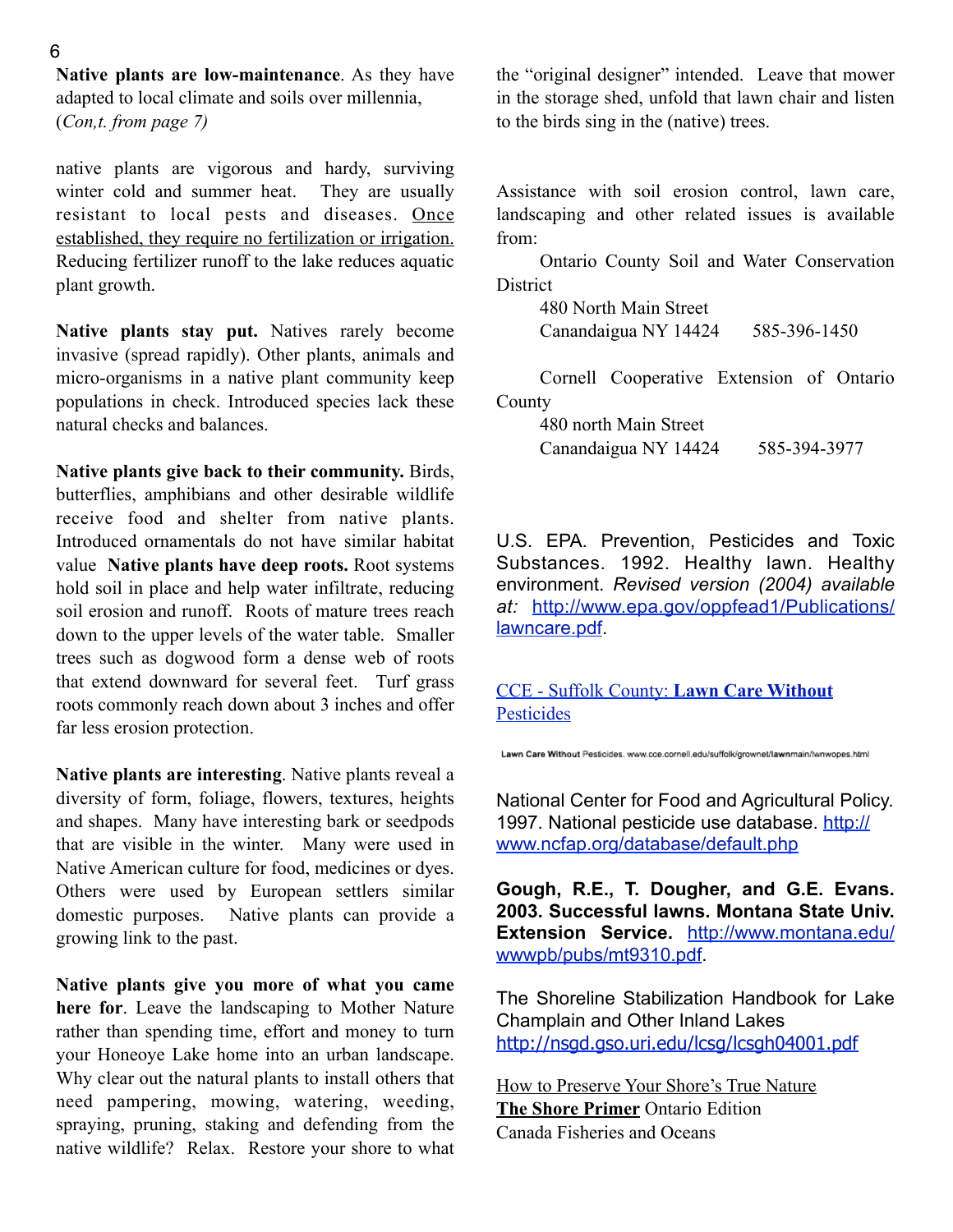### **Fishing Diaries**

May 13, 2015 Dear Angler,

Thank you for returning your 2014-2015 Honeoye Lake angler diaries. Enclosed is a summary of your personal catch information, referenced to the code number on the cover of your diary. If you need additional diaries, please contact OUT office.

During the 2014-2015 fishing season, 21 diary cooperators reported 2,006 hours of fishing from 662 fishing trips. A total of 3,246 game fish and 261 panfish were reported caught. On average, anglers look 0.74 hours to catch one legal game fish ( 1.4 per hour). This is a very good catch which continues to be driven by excellent largemouth bass fishing. The bulk of the panfish catch consisted of black crappie and rock bass. The black crappie reported were an impressive 10.8 inches average length.

### Black Bass

Largemouth bass continue to make up most of the game fish catch, representing 93% of all game fish caught. A total of 3,033 largemouth bass were caught and 290 were harvested. Anglers who were specifically targeting largemouth bass had a very good catch rate of 2. 1 bass/hour. Two individual angler diary cooperators were responsible for reporting 65% of the largemouth bass catch. Even when excluding these anglers' catch, the average catch rate was still very high at 1.2 bass/hour. Honeoye Lake continues to provide outstanding catch rates for largemouth bass.

Eighty four percent of the largemouth bass caught were legal size (12 inches or larger). This is similar to last two seasons but much higher than the long term average. The average length of largemouth bass with reported lengths was 13.0 inches, which is slightly lower than last year.

Seven largemouth bass over 20 inches in length were reported, indicating that some trophy bass are available in Honeoye Lake.

The number of smallmouth bass reported was up dramatically from last year. A total of 104 small mouth bass were caught and 3 were harvested. The average length of small mouth bass with reported lengths was 12.5 inches.

#### Walleye

This year 42 walleye were caught with 33 harvested. This is down compared to last year. Anglers who were specifically targeting walleye had a catch rate of 0.40 walleye/hour. Although the total walleye catch is down, the catch rate for anglers specifically targeting walleye is much higher than last year and above the target for New York State waters (0.25 walleye/hour).

Most of the walleye reported were 18 inches or larger. Although it is nice to see some large walleye caught in Honeoye Lake, we are concerned that only 24% of the walleye catch was in the 15 to 18 inch range and none of the catch consisted of sub-legal walleye (< 15 inches). We are still concerned about the quality of walleye fishing in upcoming years. Some recent sampling by Finger Lakes Community College suggests that there are good numbers of sub-legal walleye in the lake, so hopefully anglers will begin to catch them as they grow to legal size in the next few years. Please remember that the minimum size limit for walleye was increased to 18 inches beginning April 1,2015. We feel that this will help build up the adult population by protecting walleye in the 15 to 18 inch size range. We plan to continue to stock walleye fry each year in Honeoye Lake at a target of 8.7 million per year.

#### Chain Pickerel

Catch of chain pickerel was down just slightly compared to last year but was still above the long term average. The average length of harvested pickerel was 21.7 inches.